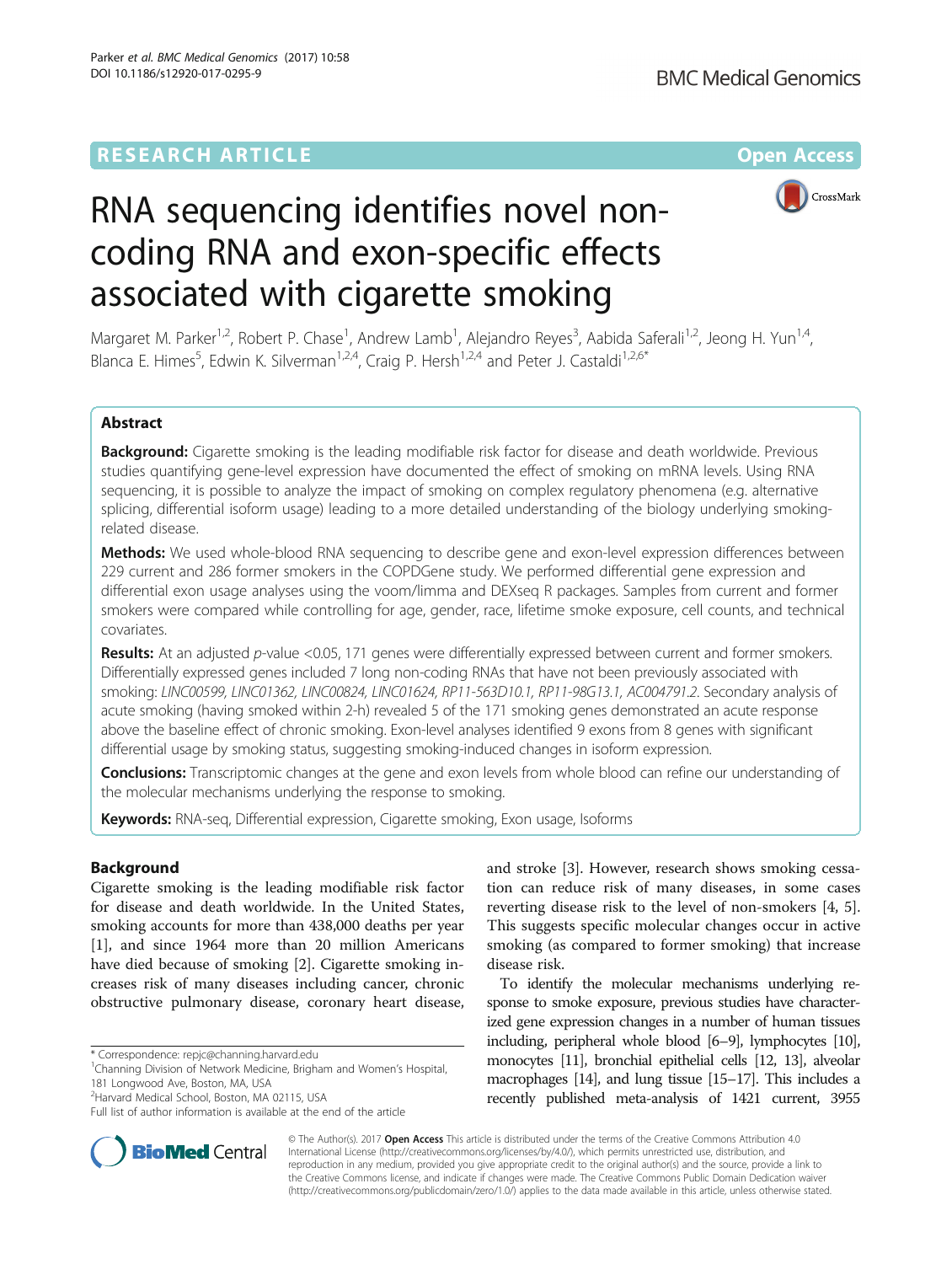former, and 4860 never smokers that identified 1270 differentially expressed genes between current and never smokers and 39 differentially expressed genes between former and never smokers in peripheral blood [\[6\]](#page-8-0). These results focused on gene level quantification from microarrays. However, alternative splicing and differential isoform usage play a critical role in human biology, but little is known about alternative splicing with respect to cigarette smoking.

RNA sequencing (RNA-seq) facilitates the ability to look at more complex regulatory phenomena such as isoformswitching, alternative promoter usage, and exon inclusion/ exclusion events. Moreover, it can interrogate not only known mRNA transcripts, but additional populations of RNA including long non-coding RNAs (lncRNAs), small RNAs and microRNAs. We hypothesized that: 1) RNAseq of peripheral blood from smokers could refine our understanding of the molecular mechanisms underlying the response to cigarette smoking; and 2) that some transcripts show an acute response to smoke exposure above and beyond the chronic changes. We sought to answer these questions by performing gene-level differential expression and differential exon usage (DEU) analysis in 515 current and former smokers from the COPDGene study [\[18\]](#page-8-0), a large, well-characterized cohort that included both Non-Hispanic White and African American participants.

# Methods

## Study participants

Our study included 515 participants of the COPDGene study. A complete study protocol for COPDGene had been described elsewhere [\[18\]](#page-8-0), but briefly, self-identified Non-Hispanic Whites and African Americans between the ages of 45 and 80 years with a minimum of 10 pack-years lifetime smoking history  $(1$  pack-year = 1 pack of cigarettes smoked daily for 1 year) were enrolled at 21 centers across the United States. Subjects returned for a second study visit approximately 5 years after initial enrollment, at which point they completed detailed questionnaires, pre- and post- bronchodilator spirometry, volumetric computed tomography of the chest, and provided blood for complete blood counts (CBCs) with differentials and RNA sequencing Subjects were cancer-free at time of study enrollment.

Smoking history was ascertained by self-report. Participants defined as current smokers answered yes to the question "Do you smoke cigarettes now (as of one month ago?)". Participants defined as acute smokers answered yes to the question "Have you smoked a cigarette(s) in the past 2 hours?". Sequenced subjects included COPD cases (GOLD spriometric stage 2,3 or 4 [[19\]](#page-8-0)) and smokers with normal lung function (GOLD stage 0 or 1) with available chest computed tomography. Institutional review board approval and written informed consent was obtained for all subjects.

## RNA extraction

Total RNA was extracted from PAXgene ™ Blood RNA tubes using the Qiagen PreAnalytiX PAXgene Blood miRNA Kit (Qiagen, Valencia, CA). The extraction protocol was performed either manually or with the Qiagen QIAcube extraction robot according to the company's standard operating procedure. Extracted RNA samples with  $RIN > 7$  and concentration  $> =25 \mu g/\text{ul}$ were sequenced.

## cDNA library preparation and sequencing

Globin reduction and cDNA library preparation for total RNA was performed with the Illumina TruSeq Stranded Total RNA with Ribo-Zero Globin kit (Illumina, Inc., San Diego, CA). Libraries were QCed by quantification with picogreen, size analysis on an Agilent Bioanalyzer or Tapestation 2200 (Agilent, Santa Clara, CA) and qPCR quantitation against a standard curve. 75 bp paired end reads were generated on a HiSeq 2500 flow cell. Libraries are loaded at an empirically determined concentration in order to generate the optimal number of clusters per lane of the flow cell. Samples were sequenced to an average depth of 20 million reads.

# Read alignment, expression quantification, and sequencing quality control

Reads were trimmed of TruSeq adapters using Skewer with default parameters [[20\]](#page-8-0). Trimmed reads were aligned to the GRCH38 genome using the STAR aligner version 2.4.0 h [\[21](#page-8-0)]. Gene and exon level counts were generated using RSubreads [[22\]](#page-8-0) with the Ensembl version 81 annotation [\[23](#page-9-0)]. Quality control was performed using the FastQC [[24\]](#page-9-0) and RNA-SeQC programs [[25](#page-9-0)]. Samples were included for subsequent analysis if they had >10 million total reads, >80% of reads mapped to the reference genome, XIST and Y chromosome expression was consistent with reported gender, <10% of R1 reads in the sense orientation, Pearson correlation  $>$  = 0.9 with samples in the same library construction batch, and concordant genotype calls between variants called from RNA sequencing reads and DNA genotyping. The gene count data used for this analysis are available in GEO [[26, 27](#page-9-0)] (accession number GSE9753).

# Technical covariates

To remove unwanted batch effects and confounders, we applied SVAseq [\[28\]](#page-9-0) to the gene or exon count matrices. Surrogate variables (SVs) were estimated while specifying the following covariates: age, gender, race, pack-years of smoking history, library construction batch and cell count percentages.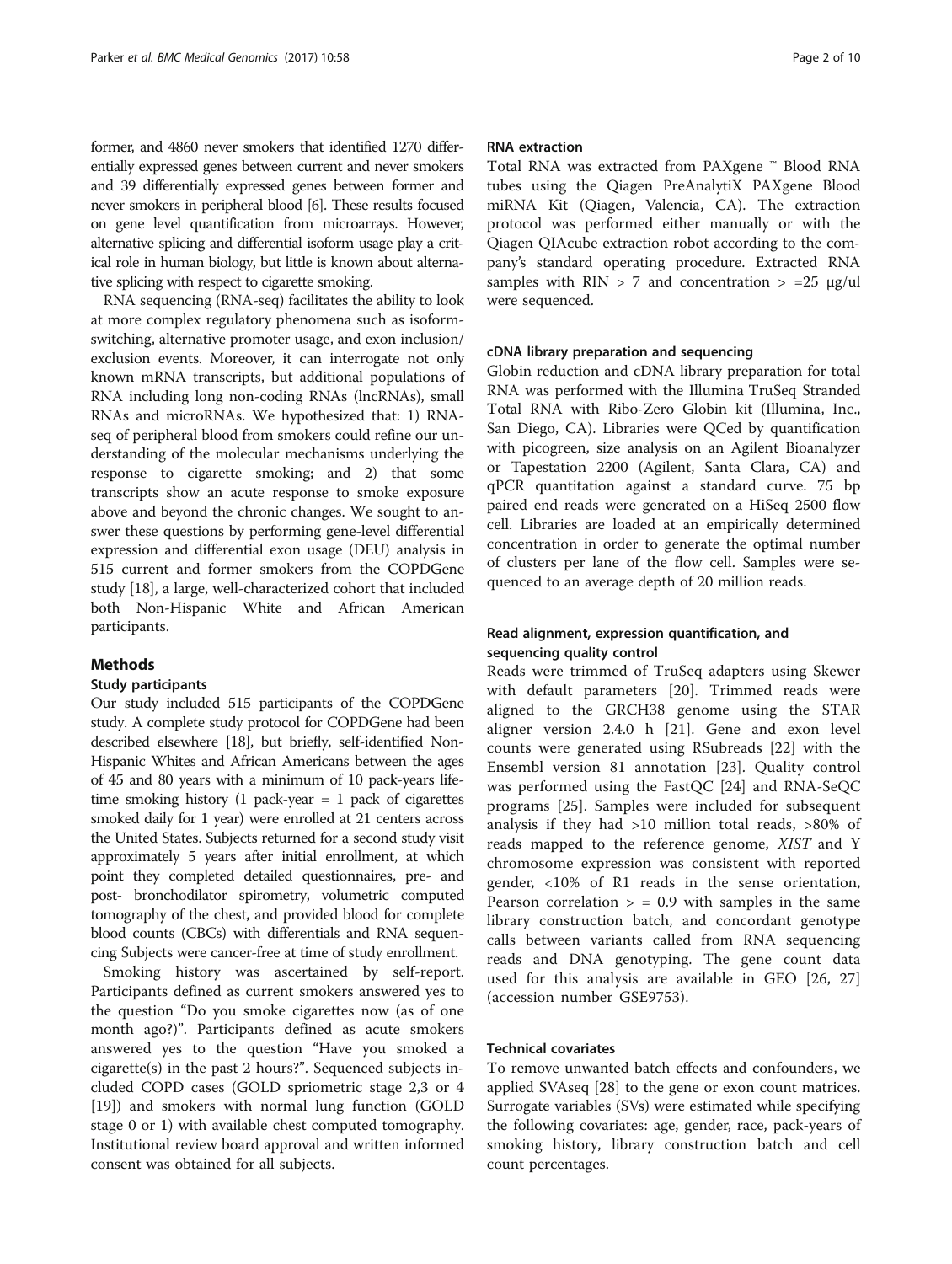# Gene-level differential expression analyses

We performed differential gene expression analysis using the voom [[29\]](#page-9-0) /limma [[30, 31](#page-9-0)] R package. Transcripts that were expressed at  $>$  = 1 count per million mapped reads in  $>$  = 10 subjects were analyzed. Analyses compared current and former smokers controlling for age, gender, race, pack-years of smoking history, monocyte percentage, lymphocyte percentage, eosinophil percentage, neutrophil percentage, library construction batch, and significant SVs ( $n = 27$ ). Differentially expressed genes were defined with as those with an empirical Bayes corrected  $p$ -value <0.05.

To assess if differentially expressed genes were associated with acute smoking, we performed differential gene expression in limma [[30, 31\]](#page-9-0) comparing current smokers who had smoked within the past 2 h to current smokers who had not (controlling for age, gender, race, packyears of smoking history, cell count percentages, library construction batch, and significant SVs  $[n = 14]$ . Follow-up sensitivity analysis additionally controlled for the average number of cigarettes smoked per day to test if differential expression results could be explained by smoking intensity. Genes were considered significant if their Bonferroni corrected  $p$ -value was <0.05 (corrected for the number of differentially expressed genes).

## Gene ontology (GO) enrichment analyses

To identify gene sets over or under-represented in differentially expressed genes, we performed GO gene ontology enrichment analyses using PANTHER (accessed through: [http://www.geneontology.org\)](http://www.geneontology.org) [[32](#page-9-0)–[34](#page-9-0)]. Analysis input included all significantly differentially expressed genes, and queries included gene sets in the "biological processes" ontology (database version released 2017–01- 26). Significant gene sets were defined as those with a Bonferroni corrected  $p$  value <0.05.

## Differential exon usage analyses

We tested for DEU between current and former smokers using the topSplice function within the limma R package [[30, 31](#page-9-0)]. Adjusted  $p$ -values less than 0.05 in topSplice were confirmed using the DEXseq R package (alternate version, accessed through github/areyesq89/DEXSeqAlt) [[35\]](#page-9-0). In contrast with the original version, this alternate version uses the statmod GLM fitter and skips the step of sharing information across exons when calculating dispersion estimates, which is not needed for analysis of large sample sizes. Both analyses were performed using exon level counts generated by Rsubreads. TopSplice uses a moderated T-statistic to test for differences between each exon and all other exons for the same gene, while DEXseq tests a full GLM with an exon x condition interaction term ( $\sim$ sample + exon + exon:smoking + exon:covariates) versus a reduced GLM without an exon x condition interaction term ( $\sim$ sample + exon + exon:covariates) via a likelihood ratio test. Therefore, both approaches explicitly test for DEU between current and former smokers while accounting for differences in overall gene expression. Exons with a topSplice adjusted  $p$ -value <0.05 and a DEXseq p-value <0.05 were defined as DEU.

# Results

## **Demographics**

A total of 229 current and 286 former smokers were included in our analysis. All subjects had a substantial smoking history (mean pack-years smoked = 45) with current smokers more likely to be younger and African American. As expected, smoking was associated with changes in peripheral blood cell counts with current smokers having significantly lower neutrophil and monocyte percentages and a higher lymphocyte percentage (Table [1](#page-3-0)).

# Differential gene expression in response to cigarette smoke

We observed 27,885 expressed genes, including 14,866 protein coding genes, 3277 processed pseudogenes and 2204 lncRNAs (Additional file [1](#page-7-0): Figure S1). At an adjusted  $p$ -value <0.05, we identified a total of 171 differentially expressed genes between current and former smokers (Additional file [2:](#page-7-0) Table S1), the majority of which (79.5%) had higher expression in smokers (Figure [1\)](#page-3-0). Effect sizes of differentially expressed genes ranged from  $-0.83$  to 1.78, with 5 of 171 having a  $log<sub>2</sub>$ fold change greater than 1.0 (SEMA6B, AHRR, GPR15, CTTNBP2, and LINC00599). Significant results were enriched for genes previously identified by a large microarray expression study of current versus never smokers [\[6](#page-8-0)] (50 of 171 genes overlap,  $p$ -value hypergeometric test of upregulated genes <0.001, p-value hypergeometric test of downregulated genes <0.001), with the direction of effect being consistent in all 50 overlapping genes (Additional file [3](#page-7-0): Table S2). The top 2 differentially expressed genes, GPR15 and LRRN3, have been previously reported in both expression [\[6, 7\]](#page-8-0) and methylation studies of smoking [\[36](#page-9-0)–[40](#page-9-0)].

Included in the differentially expressed genes were 7 lncRNAs that have not been previously associated to smoking (LINC00599, LINC01362, LINC00824, LINC01624, RP11-563D10.1, RP11-98G13.1, and AC004791.2). Interestingly, 6 of the 7 have higher expression in current smokers as compared to former smokers, suggesting an upregulation of lncRNAs in response to cigarette smoking (Table [2,](#page-4-0) Additional file [4:](#page-7-0) Figure S2). The gene with the largest effect size, LINC00599, showed minimal expression in former smokers (mean normalized count  $= 0.1$ ) but had a marked increase in current smokers (mean normalized count = 0.9), with 91% of observations in the top quintile of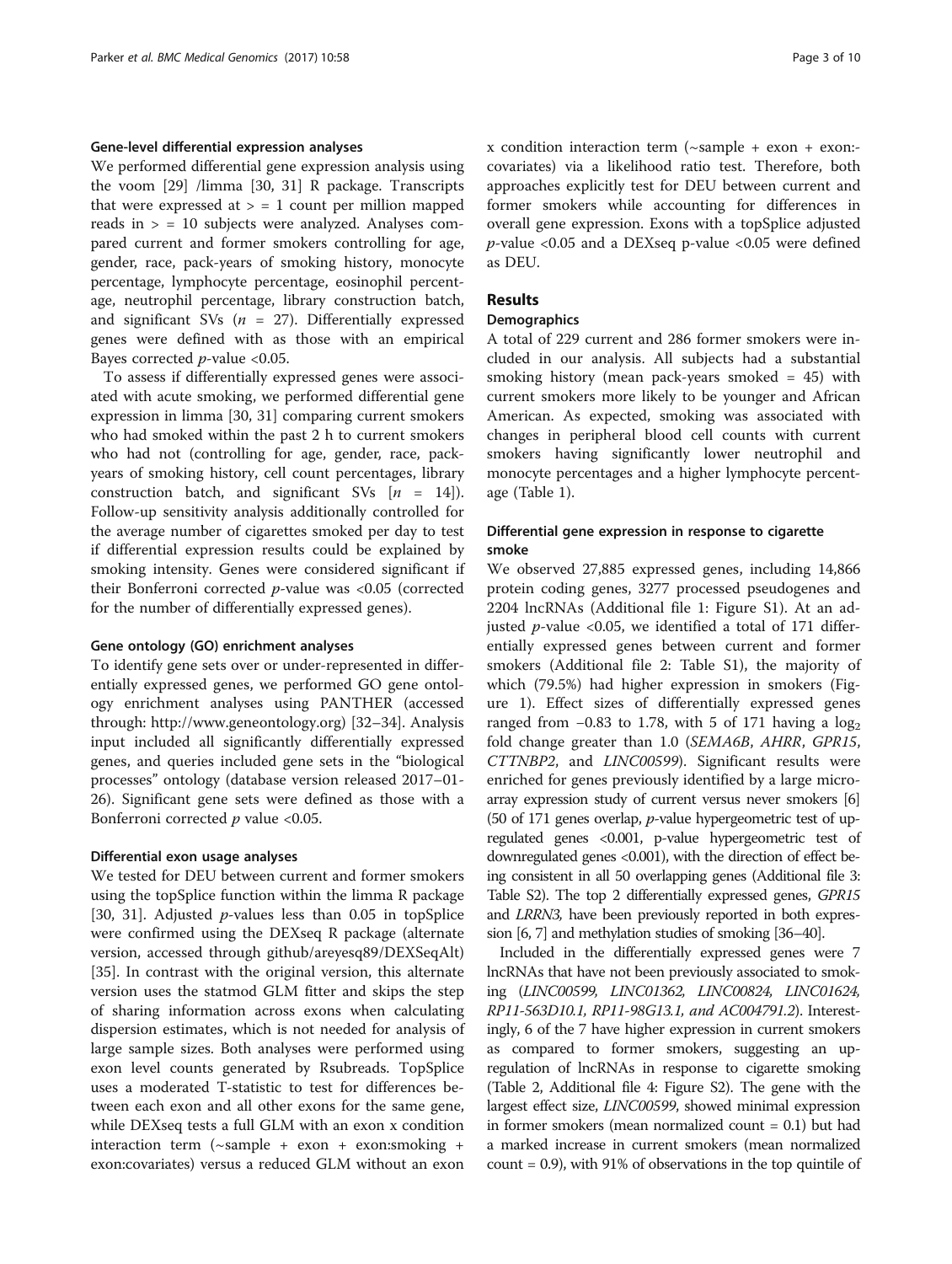<span id="page-3-0"></span>Table 1 Summary of analyzed COPDGene subjects by former ( $n = 286$ ) and current ( $n = 229$ ) smoking status. Values represent mean (SD)

|                          | Former Smokers<br>$(n = 286)$ | Current Smokers<br>$(n = 229)$ | $P$ -value |
|--------------------------|-------------------------------|--------------------------------|------------|
| Race (% NHW)             | 86%                           | 57%                            | < 0.01     |
| Gender (% female)        | 45%                           | 49%                            | 0.4        |
| Age                      | 69 (8.1)                      | 61(7.6)                        | < 0.01     |
| Pack-Years<br>Smoked     | 44 (23)                       | 46 (21)                        | 0.5        |
| $FEV1$ percent predicted | 73 (29)                       | 79 (24)                        | 0.02       |
| COPD cases               | 41%                           | 48%                            | < 0.01     |
| Neutrophil percentage    | 61(11)                        | 58 (11)                        | < 0.01     |
| Lymphocyte percentage    | 28 (11)                       | 31(9.9)                        | < 0.01     |
| Eosinophil percentage    | 2.6(2.1)                      | 2.7(3.0)                       | 0.9        |
| Monocyte percentage      | 8.5(2.5)                      | 7.6(2.2)                       | < 0.01     |
| Basophil percentage      | 0.59(0.55)                    | 0.59(0.65)                     | 0.9        |

expression being current smokers (Additional file [5](#page-7-0): Figure S3). To test if significant lncRNA findings were represented in previous microarray studies, we crossreferenced our 7 significant findings with the maps from the Illumina Human HT12 versions 3 and 4 microarrays. Probes mapping to LINC00824 and RP11-98G13.1 were present on the Illumina Human HT12 version 3 array, but none of the 7 significant findings were present on version 4.

To assess if time since smoking cessation modified our results, we performed differential expression analysis of this quantitative outcome in former smokers with this measurement available  $(n = 270)$ . Mean time since smoking cessation in former smokers was 17.3 years  $(sd = 10.86)$ . There was one significantly differentially expressed gene associated with this outcome (GPR15, adjusted *p*-value =  $2.9 \times 10^{-8}$ ).

# Gene ontology (GO) enrichment analysis

GO functional enrichment analyses identified 41 biological pathways significantly over-represented and no pathways under-represented in the 171 differentially expressed genes at a Bonferroni corrected p-value <0.05 (Additional file [6](#page-7-0): Table S3). The most significant GO gene sets included "immune system process" (GO:0002376, adjusted *p* value =  $1.96 \times 10^{-7}$ ), "defense response" (GO:0006952, adjusted p value =  $6.26 \times 10^{-7}$ ), and "response to external stimulus" (GO:0009605), adjusted *p* value =  $6.60 \times 10^{-5}$ ).

# Transcriptomic response to acute smoking

To assess if the 171 differentially expressed genes were associated with acute smoking, we performed genebased limma analysis comparing smokers who had smoked at least 1 cigarette within the past 2 h ( $n = 93$ ) to those who had not ( $n = 136$ ). Five genes were significantly differentially expressed (Bonferroni corrected for



values greater than zero indicate genes with higher expression in current smokers (n = 136 genes), Log fold change values less than zero indicate genes with higher expression in former smokers ( $n = 35$  genes). Blue dots indicate genes that are significantly differentially expressed (adjusted  $p$  value <0.05)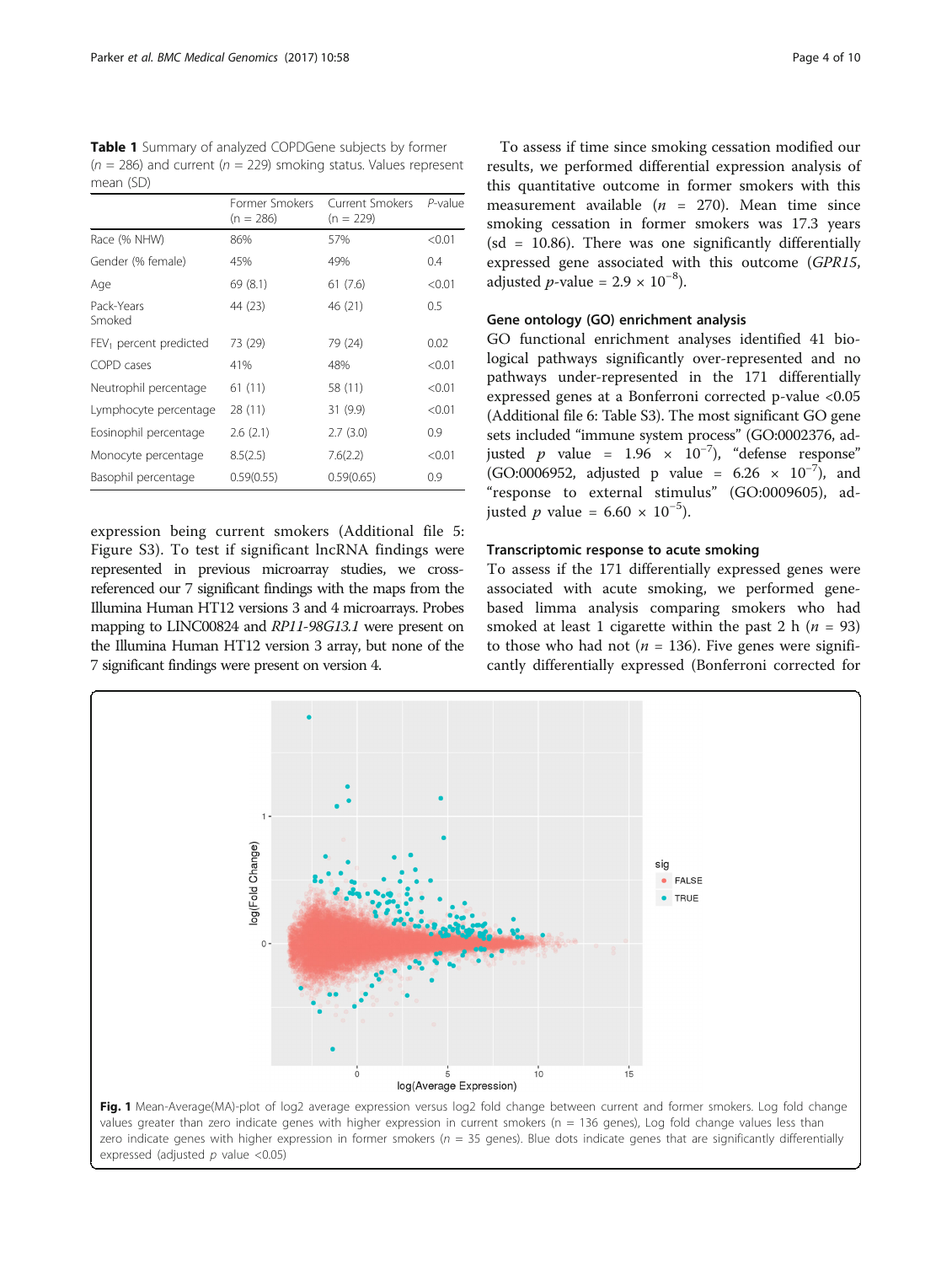<span id="page-4-0"></span>

| Table 2 Differentially expressed long non-coding RNAs (IncRNA) between current and former smokers (adjusted p-value <0.05). Of |  |  |
|--------------------------------------------------------------------------------------------------------------------------------|--|--|
| the 7 differentially expressed IncRNAs, 6 have higher expression in current smokers as compared to former smokers              |  |  |

| Ensembl Gene ID | Gene Symbol(s)           | Chr | Log Fold<br>Change | Average<br>Expression | Moderated<br>T Statistic | P Value  | Adjusted P Value |
|-----------------|--------------------------|-----|--------------------|-----------------------|--------------------------|----------|------------------|
| ENSG00000253230 | <b>LINC00599.RNCR3</b>   | 8   | .777               | $-2.655$              | 11.439                   | 5.87E-27 | 5.46E-23         |
| ENSG00000227240 | RP11-563D10.1            |     | 0.426              | $-0.222$              | 4.912                    | 1.24E-06 | 7.52E-04         |
| ENSG00000230817 | LINC01362                |     | 0.553              | $-0.903$              | 4.319                    | 1.91E-05 | 6.99E-03         |
| FNSG00000237011 | RP11-98G13.1             |     | 0.399              | $-0.408$              | 4.099                    | 4.88E-05 | .49E-02          |
| FNSG00000267453 | AC004791.2               | 19  | 0.685              | $-1.743$              | 4.021                    | 6.72E-05 | .94E-02          |
| ENSG00000254275 | LINC00824, LINC01263     | 8   | 0.407              | 1.028                 | 4.013                    | 6.96E-05 | .98E-02          |
| ENSG00000227508 | LINC01624,TCONS 00011425 | 6   | $-0.225$           | .356                  | $-3.948$                 | 9.07E-05 | 2.22E-02         |

171 tests), and 29 of 171 had a nominal  $p$ -value <0.05 (Additional file [7](#page-7-0): Table S4). When considering all expressed transcripts, none were significantly differentially expressed with acute smoking at an adjusted  $p$ -value <0.05.

Overall, there was a significant correlation between the fold changes calculated in the current smoking and acute smoking analyses (Pearson  $= 0.70$ , *p*-value <0.001, Figure 2), however some genes had an opposite direction of effect between the 2 analyses (e.g.  $SIGLEC1$ ,  $log<sub>2</sub>$  fold change current smoking = 0.51,  $log<sub>2</sub>$  fold change acute smoking = - 0.34). Sensitivity analysis controlling for smoking intensity (measured



Fig. 2 Comparison of effect sizes between differential expression analyses of: 1) current versus former smoking (defined as smoking cigarettes within the past month) on the x-axis and 2) acute smoking (defined as smoking cigarettes within the past 2 h) on the y-axis. Each point represents a differentially expressed gene in the current smoking analysis ( $n = 171$ ). Blue dots represent 6 genes significantly differentially expressed between those who have smoked within the past 2 h and those who have not (Bonferroni corrected for 171 genes). The red line is a fitted via lowess smoothing. The labeled gene (SIGLEC1) shows an opposite direction of effect between the 2 analyses (logFC current smoking = 0.51, logFC acute smoking  $= -0.36$ )

as the average number of cigarettes smoked per day) yielded similar results (Additional file [7](#page-7-0): Table S4). This suggests that some of the 171 smoking genes demonstrate an acute response to smoking exposure above and beyond the baseline effect of chronic smoking, whereas others do not. GO enrichment on the 29 nominally significant genes revealed the top annotation as "chemotaxis" (Bonferroni adjusted  $p$  value = 0.08), suggesting that there may be an effect of acute smoke exposure on cell signaling and migration in chronic smokers.

#### Differential exon usage

We used complementary methods (limma's topSplice and DEXseq) to test for differential exon usage (DEU) between current and former smokers. A total of 119,217 exons had expression levels suitable for DEU analysis. Exon-level p-values showed no evidence of systematic inflation (Additional file [8](#page-7-0): Figure S4).

In total, 9 exons in 8 genes showed significant DEU (Table [3,](#page-5-0) Additional files [9](#page-7-0), [10](#page-7-0), [11, 12, 13](#page-7-0), [14](#page-7-0), [15](#page-7-0): Figures S5-S11). Although all genes with DEU had multiple isoforms (range 4–17), 8 of 9 significant exons were annotated to only one isoform, suggesting that the identified DEU exons tag isoform differences between current and former smokers (Fig. [3\)](#page-5-0). Significant exons were most likely to be the last exon of a transcript (5/9) or the first exon of a transcript (3/9) and one significant DEU exon (in MANIA1) was located in the middle of its associated transcript.

Of the 171 DE genes, only 2 showed significant DEU. Even after relaxing the significance level of the DEU analysis to  $p < 0.05$ , only 18 of 171 DE genes showed nominally significant DEU. Conversely, only 3 of the 9 exons identified in the DEU analysis showed nominal significance in the gene-based analysis (Table [3\)](#page-5-0). This suggests some of the transcriptomic changes that occur in response to smoking are independent of differential gene expression and occur at the level of RNA processing. Gene and exon level results can be viewed interactively at [https://cdnm.shinyapps.io/Current\\_smoking\\_Limma/.](https://cdnm.shinyapps.io/Current_smoking_Limma)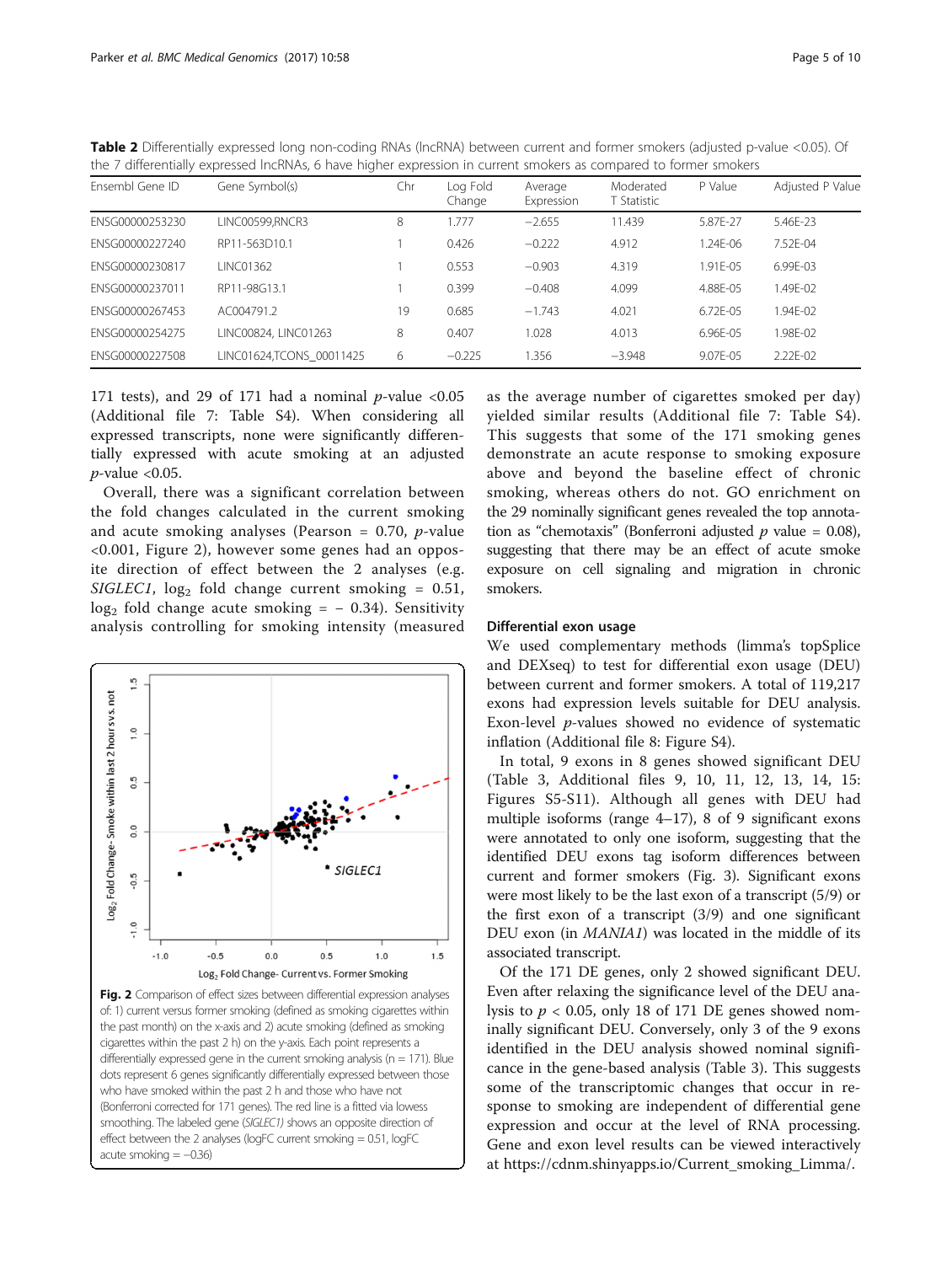<span id="page-5-0"></span>Table 3 Differential exon usage (DEU) between current and former smokers. Significant DEU is defined as an adjusted p-value <0.05 from limma exon-based T statistic and DEXseq p-value <0.05.Gene-based P value is unadjusted from limma differential expression analysis

| Ensembl Exon ID | Gene<br>Symbol      | Limma Adjusted P value | DEXseq $P$ value | Gene-based P value | <b>Transcripts Containing</b><br>Exon | Exon Number in<br>Transcript |
|-----------------|---------------------|------------------------|------------------|--------------------|---------------------------------------|------------------------------|
| ENSE00001810132 | EPS15               | 4.00E-02               | 2.00E-02         | 8.16E-01           | ENST00000478657                       | first                        |
| FNSF00002071373 | GALNT7              | 2.22E-03               | 1.66E-06         | 1.30E-01           | ENST00000502407                       | first                        |
| FNSF00001444573 | SASH <sub>1</sub> ª | 1.80E-09               | 2.39E-03         | 4.22E-21           | FNST00000367467                       | last                         |
| FNSF00001400828 | ARFI <sub>1</sub>   | 1.27E-02               | 1.18E-03         | 9.98E-01           | FNST00000356357                       | last                         |
| FNSF00001444981 | <b>UTRN</b>         | $5.72F-16$             | 8.82E-02         | 1.75E-01           | FNST00000367545                       | last                         |
| FNSF00001635177 | MAN1A2              | 4.00E-03               | 3.25E-02         | 9.48E-03           | ENST00000356554                       | second                       |
| FNSF00001231507 | LRRN3 <sup>a</sup>  | 3.23E-10               | 4.69E-04         | 4.19E-36           | ENST00000308478                       | first                        |
| FNSF00001175333 | FRAP1               | 7.87E-12               | 1.27E-03         | 4.27F-01           | FNST00000296754                       | first                        |
| FNSF00001641703 | ERAP1               | 1.19E-06               | 3.63E-03         | 4.27E-01           | ENST00000443439                       | first                        |
|                 |                     |                        |                  |                    |                                       |                              |

<sup>a</sup>Differentially expressed gene

# **Discussion**

By analyzing RNA-seq data from peripheral blood samples of 515 COPDGene study subjects, we identified 171 differentially expressed transcripts between current and former smokers, including 7 novel lncRNAs. Secondary analysis of 2-h smoking in current smokers showed that the majority of these 171 genes demonstrate a consistent, ongoing response to smoking while a subset of these genes fluctuate in response to acute exposure. Additionally, DEU analysis identified 9 differentially used exons between current and

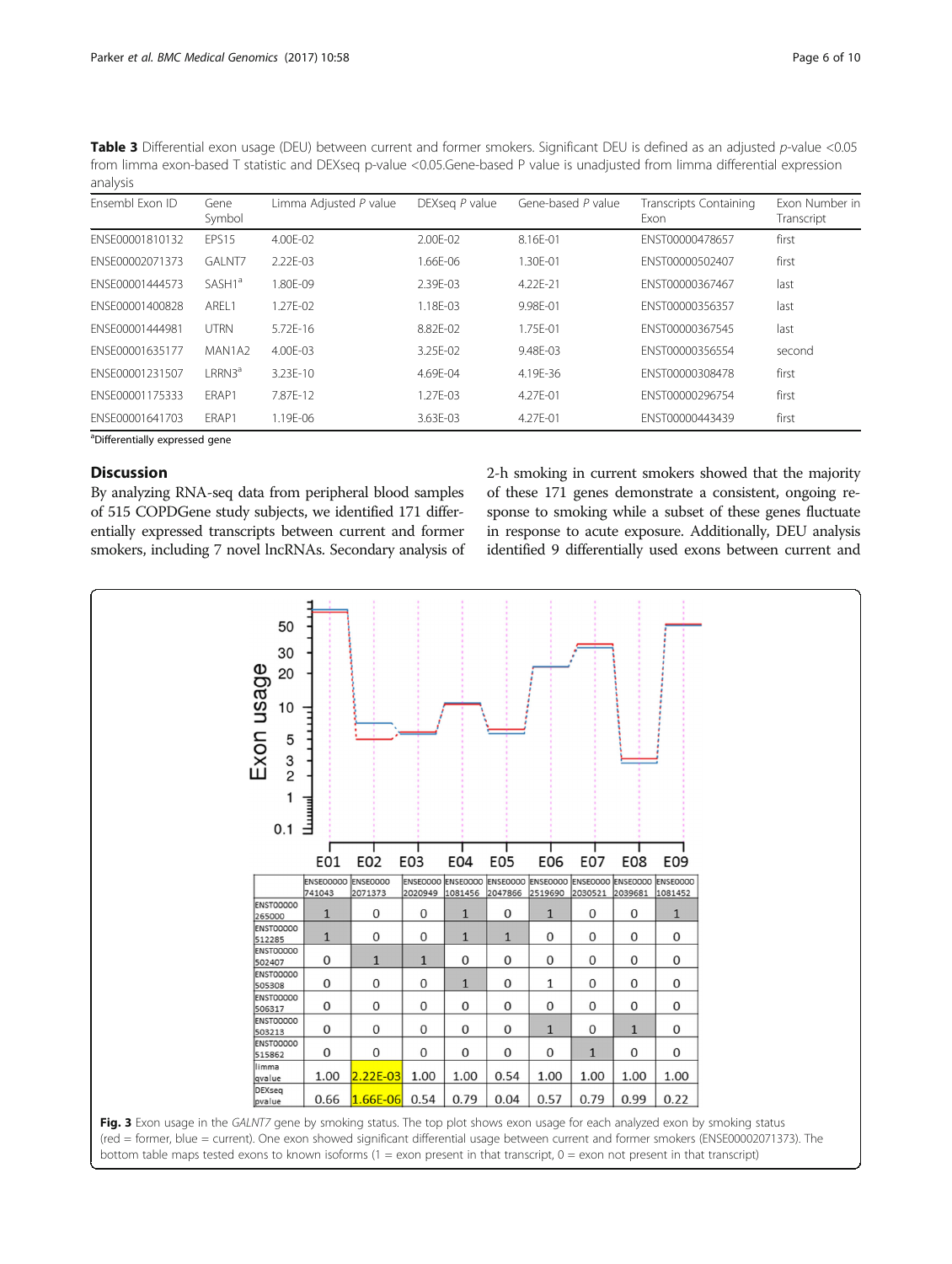former smokers, suggesting smoking-induced changes in isoform expression.

Included in the 171 differentially expressed transcripts are 7 lncRNAs. LncRNAs are an abundant class of RNA defined by their length (> 200 base pairs) and the fact that they do not code for a protein [[41\]](#page-9-0). Their function is largely uncharacterized, but they are thought to broadly regulate transcription through multiple mechanisms including [\[42, 43](#page-9-0)]: 1) chromatin remodeling (lncRNAs can affect the recruitment of polycomb repressive complexes that modify histones to cause gene silencing) [[44](#page-9-0), [45\]](#page-9-0); 2) transcriptional co-factors (e.g. the most abundant gene in our data [MALAT1] is a lncRNA that acts as a cofactor to increase or decrease expression of proximal genes) [[46](#page-9-0), [47](#page-9-0)]; and 3) competition for endogenous RNAs (i.e. lncRNAs can act as a sponge for microRNAs thereby inhibiting their effect) [\[48, 49](#page-9-0)]. For example, LINC00599 (the most significant differentially expressed lncRNA between current and former smokers) is hypothesized to regulate transcription by competing for shared microRNAs. Previous research has associated this transcript with atherosclerosis-related vascular dysfunction [\[50\]](#page-9-0). Authors identified 3 microRNA binding sites on LINC00599 (hsamiR-4306, hsa-miR-185-5P, hsa-miR-4644), proposing that increased expression of LINC00599 causes a decreased concentration of these microRNAs with corresponding alterations in the abundance of their mRNA targets. To test this, we looked for enrichment of our differentially expressed genes in these predicted targets ( $n = 467$  in the StarBase database [\[51\]](#page-9-0) and  $n = 373$  in the TargetScan database [\[52](#page-9-0)]). However, we did not find significant overlap (hypergeometric  $p$ -value for enrichment in Star-Base = 0.15, hypergeometric p-value for enrichment in TargetScan =  $0.29$ .)

We found evidence for differential exon usage in 9 exons from 8 genes. Interestingly, 8 of these 9 were unique to one transcript, suggesting these results may tag isoform differences between current and former smokers. Even in the case of ERAP1 (the only gene with more than one differentially used exon), the 2 identified exons were unique to a single transcript (Additional file [11](#page-7-0): Figure S7). Of note, 5 genes with significant DEU showed no evidence of differential expression in the gene-based analysis (unadjusted p-value >0.05). This suggests that some transcriptomic changes happen only at the level of RNA processing and do not affect mean gene expression levels. These findings highlight the potential utility of differential exon usage to identify potential isoform-specific effects, particularly with the challenges in accurately inferring isoform abundance from short-read RNA-seq data.

In 8 of the 9 instances of DEU, the involved exon was either the first or last exon in a transcript. There are a number

of potential explanations for this finding. First and last exons tend to be larger than other exons, so it is possible that these results reflect increased statistical power relative to shorter exons. Alternatively, first and last exons play key roles in the initiation and termination of transcription. A recent analysis of GTEx data identified alternative transcription start and stop sites as the driving factor in differential exon usage across tissues [\[53](#page-9-0)]. Activating histone modifications (H3K4me3 and H3K9ac) map to the first exon-intron boundary and are known determinants of transcription quantity, transcription start site, and gene activity [\[54\]](#page-9-0). Last exons play an important role in transcription termination, and differential exon usage in the last exon may indicate 3′ UTR shortening or early transcription termination. In addition, mammalian transcription elongation is highly regulated and related to splicing [\[55](#page-9-0)]. Since our total RNA isolation methods include nuclear and partially processed RNAs, the concentration of DEU in first and last exons in our data may reflect smoking-related, gene-specific alterations in transcription initiation, elongation, or termination.

This study has a number of strengths: to our knowledge, this is the first large-scale RNA-seq analysis of cigarette smoking, and it is the first study to describe differential exon usage between current and former smokers. RNA-seq allows for the unbiased identification of novel differentially expressed transcripts, and this study identified novel associations with smoking and seven lncRNAs. Additionally, although cigarette smoking was associated with changes in total peripheral cell counts, all subjects had measured blood cell counts (CBCs) at the time of RNA sequencing. This allowed for direct adjustment of cell-specific effects, mitigating against the possibility that results are due to cell type proportion confounding. We also used surrogate variable analysis to adjust for unmeasured confounders, including unmeasured cell type subpopulations.

Our study also has a number of limitations. We measured transcript expression in whole blood samples, thus our findings are most relevant to smokingrelated alterations in circulating immune cells. While immune function is linked to a broad range of diseases, there are many other tissue-specific transcriptomic effects of smoking that are not captured in this study. Whole blood is a mixture of cell types, and while we were able to adjust for measured cell counts our differential expression results cannot pinpoint cell-type specific expression differences and residual confounding by unmeasured cell subpopulations is possible. It is possible that some of the differentially expressed genes or differentially used exons from this analysis may reflect alterations in unmeasured cell types. Future work in isolated cell populations will be needed to relate these observations to the specific cell types in which these transcriptomic changes occur,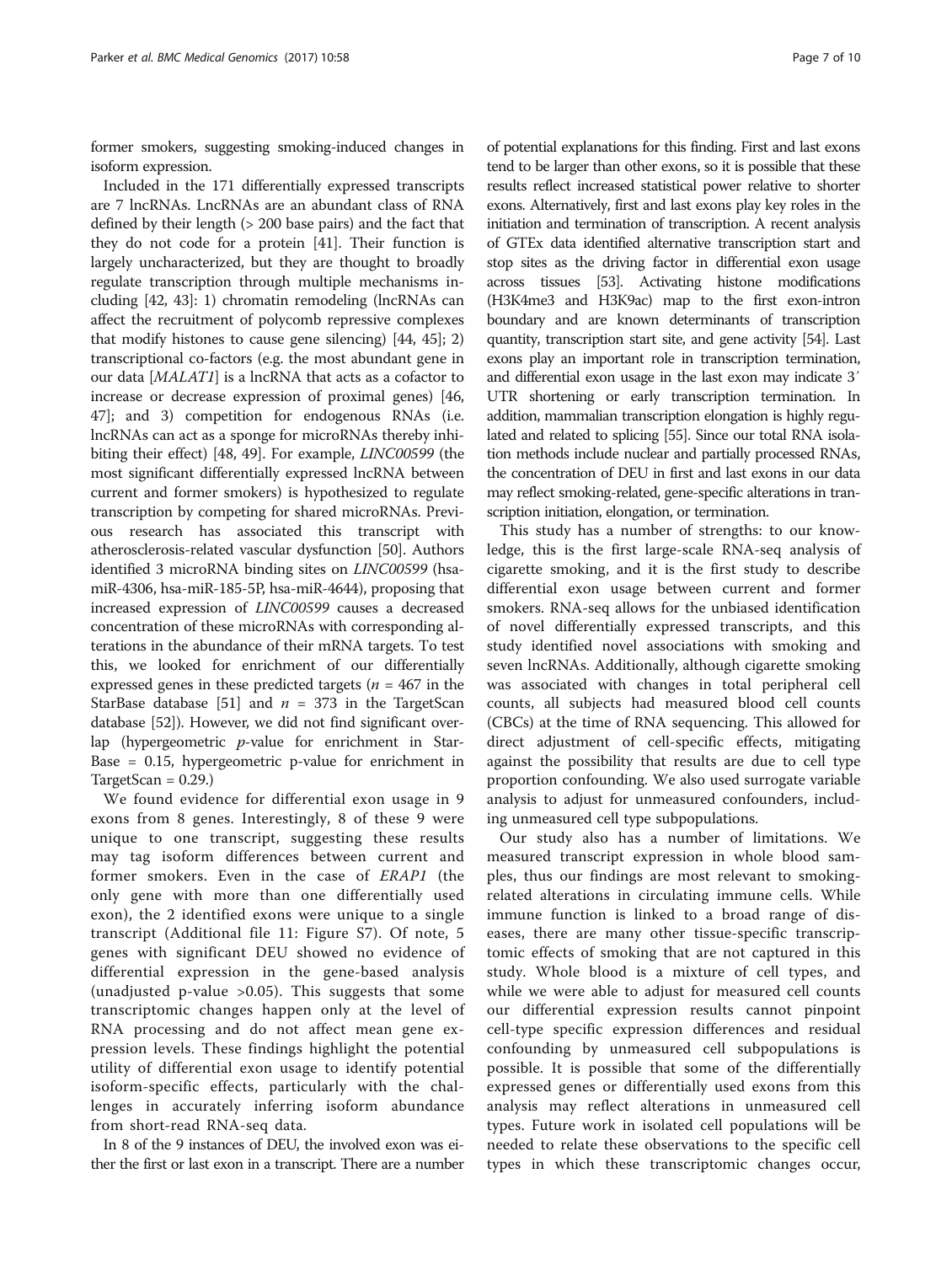<span id="page-7-0"></span>providing important validation and functional elucidation of these observations. Secondly, our outcomes of interest (current smoking and 2 h smoking) were based on self-report using a validated questionnaire [[56\]](#page-9-0) without biochemical confirmation, and may not completely capture the toxic effects of tobacco. Additionally, our samples were sequenced to an average depth of 20 million reads. While this depth provides good resolution for highly expressed transcripts, deeper sequencing would likely reveal differences in lower expressed features, including exons and isoforms. Finally, we focused on differential exon usage instead of isoform level analysis, because quantification of isoform abundance from short read data is still a significant challenge. Isoform inference algorithms including RSEM [[57\]](#page-9-0), kallisto [[58\]](#page-9-0), and salmon [[59\]](#page-9-0) have made significant improvements in isoform quantification, but performance is not yet at a level where differential isoform expression can be reliably detected [[60](#page-9-0)].

# Conclusions

We used RNA-seq in a large study of current and former smokers to identify transcripts that are altered by smoking (via differential expression or differential exon usage). Our results suggest that there is an overall upregulation of genes expressed in response to smoking, including an up-regulation of lncRNAs. These analyses provide the first exon-level observations of transcriptomic alterations induced by cigarette smoking in blood. Additional analysis in pure cell types isolated from current and former smokers is needed to understand the consequences of these changes on transcriptional networks and downstream processes. The gene and exon-level effects observed in this study refine our understanding of the molecular mechanisms underlying the response to cigarette smoking.

# Additional files

[Additional file 1: Figure S1.](dx.doi.org/10.1186/s12920-017-0295-9) Gene annotation of 27,885 observed genes (Ensembl version 81 annotation). (PNG 19 kb)

[Additional file 2: Table S1.](dx.doi.org/10.1186/s12920-017-0295-9) Genes differentially expressed (adjusted  $p$ -value <0.05) between current and former smokers ( $n = 171$ ). Analysis adjusted for age, race, gender, pack-years of smoking history, monocyte percentage, lymphocyte percentage, eosinophil percentage, neutrophil percentage, library construction batch, and surrogate variables. (XLSX 28 kb)

[Additional file 3: Table S2.](dx.doi.org/10.1186/s12920-017-0295-9) Comparison of log fold changes in 50 differentially expressed genes that overlap Huan et al. 2016. All 50 genes have a consistent direction of effect. (XLSX 11 kb)

[Additional file 4: Figure S2.](dx.doi.org/10.1186/s12920-017-0295-9) Quantile-quantile (QQ) plots for differential gene expression analysis between current and former smokers using voom/limma. (PNG 14 kb)

[Additional file 5: Figure S3.](dx.doi.org/10.1186/s12920-017-0295-9) Normalized counts in current versus former smokers for lncRNAs that are significantly differentially expressed: A) ENSG00000253230; B) ENSG00000227240; C) ENSG00000230817; D) ENSG00000237011; E) ENSG00000267453; F) ENSG00000254275; G) ENSG00000227508. In 6 of 7 differentially expressed lncRNAs, current smokers have higher expression than former smokers. Y-axis represents log<sub>2</sub> expression level. (PNG 118 kb)

[Additional file 6: Table S3.](dx.doi.org/10.1186/s12920-017-0295-9) Significant gene ontology terms overrepresented in genes differentially expressed between current and former smokers. P-values are Bonferroni corrected for multiple comparisons. (XLSX 16 kb)

[Additional file 7: Table S4.](dx.doi.org/10.1186/s12920-017-0295-9) Differentially expressed genes in current versus former smokers (adjusted p-value <0.05) that are nominally significant ( $p < 0.05$ ) in differential expression analysis of current smokers who had smoked within the last 2 h ( $n = 93$ ) versus those who had not  $(n = 136)$ . A total of 34 genes (20.5%) showed nominal significance in the acute smoking analysis. Secondary analysis adjusted for smoking intensity (i.e. average number of cigarettes smoked per day) yielded similar results.  $logFC = log<sub>2</sub>$  fold change. AS = acute smoking.  $CS =$  current smoking. \* = Adjusted for smoking intensity (average cigarettes per day). Bolded p-values are statistically significant after Bonferroni correction for 171 tests (XLSX 13 kb)

[Additional file 8: Figure S4.](dx.doi.org/10.1186/s12920-017-0295-9) Quantile-quantile (QQ) plot for differential exon usage between current and former smokers using the topSplice exon-based T-statistic. (PNG 16 kb)

[Additional file 9: Figure S5.](dx.doi.org/10.1186/s12920-017-0295-9) Exon-level expression of EPS15. The top plot shows mean normalized counts by smoking status on the log scale for each analyzed exon. One exon showed significant differential usage (ENSE00001810132). The bottom table maps tested exons to known transcripts (1 = exon present in that transcript,  $0 =$  exon not present in that transcript). (PNG 92 kb)

[Additional file 10: Figure S6.](dx.doi.org/10.1186/s12920-017-0295-9) Exon-level expression of SASH1. The top plot shows mean normalized counts by smoking status on the log scale for each analyzed exon. One exon showed significant differential usage (ENSE00001444573). The bottom table maps tested exons to known transcripts (1 = exon present in that transcript,  $0 =$  exon not present in that transcript). (PNG 64 kb)

[Additional file 11: Figure S7.](dx.doi.org/10.1186/s12920-017-0295-9) Exon-level expression of AREL1. The top plot shows mean normalized counts by smoking status on the log scale for each analyzed exon. One exon showed significant differential usage (ENSE00001400828). The bottom table maps tested exons to known transcripts  $(1 = e^{i\pi x})$  present in that transcript,  $0 = e^{i\pi x}$  not present in that transcript). (PNG 102 kb)

[Additional file 12: Figure S8.](dx.doi.org/10.1186/s12920-017-0295-9) Exon-level expression of last 11 exons of UTRN. The top plot shows mean normalized counts on the log scale for each exon passing filtering by smoking status. There was one exon that showed significant differential usage between current and former smokers (ENSE00001444981). The bottom table maps tested exons to known transcripts (1 = exon present in that transcript,  $0 =$  exon not present in that transcript). (PNG 141 kb)

[Additional file 13: Figure S9.](dx.doi.org/10.1186/s12920-017-0295-9) Exon-level expression of MAN1A2. The top plot shows mean normalized counts by smoking status on the log scale for each analyzed exon. One exon that showed significant differential usage (ENSE00001635177). The bottom table maps tested exons to known transcripts ( $1 =$  exon present in that transcript,  $0 =$  exon not present in that transcript). (PNG 51 kb)

[Additional file 14: Figure S10.](dx.doi.org/10.1186/s12920-017-0295-9) Exon-level expression of LRRN3. The top plot shows mean normalized counts by smoking status on the log scale for each analyzed exon. One exon showed significant differential usage between current and former smokers (ENSE00001231507). The bottom table maps tested exons to known transcripts  $(1 = e \times 1)$  present in that transcript,  $0 =$  exon not present in that transcript). (PNG 46 kb)

[Additional file 15: Figure S11.](dx.doi.org/10.1186/s12920-017-0295-9) Exon-level expression of ERAP1. The top plot shows mean normalized counts by smoking status on the log scale for each analyzed exon. Two exons showed significant differential usage between current and former smokers (ENSE00001175333, ENSE00001641703). The bottom table maps tested exons to known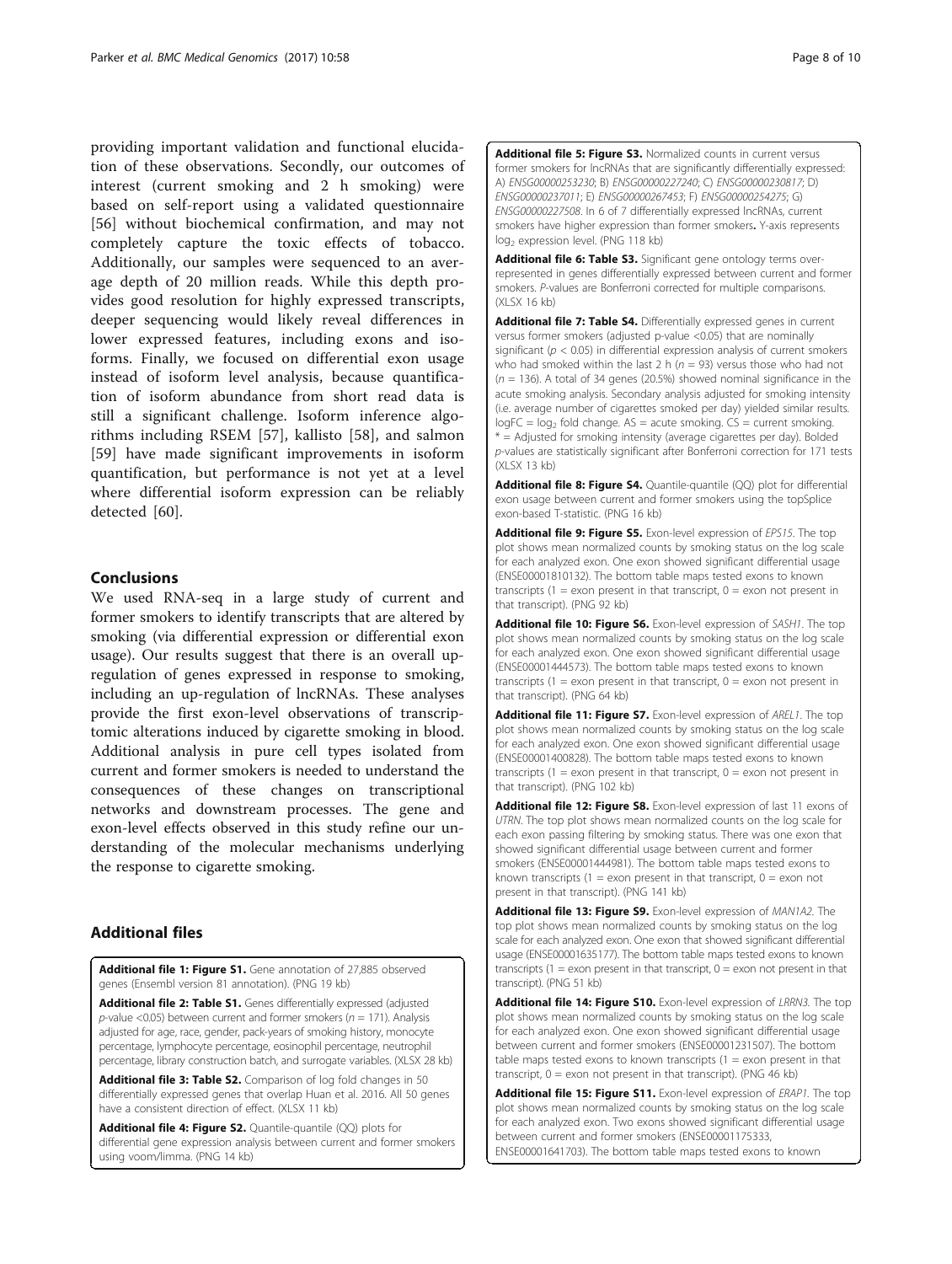<span id="page-8-0"></span>transcripts (1 = exon present in that transcript,  $0 =$  exon not present in that transcript). (PNG 71 kb)

[Additional file 16:](dx.doi.org/10.1186/s12920-017-0295-9) IRB approval and complete list of acknowledgements. (DOCX 20 kb)

#### Abbreviations

CBC: Complete blood cell count; DEU: Differential exon usage; lncRNA: Long non-coding RNA; RNA-seq: RNA sequencing

#### Acknowledgements

We would like to acknowledge the contributions of all COPDGene investigators. A complete list of investigators is available in the supplementary materials.

#### Funding

This study was supported by NIH grants: R01HL125583, R01HL130512, R01HL124233, R01HL126596, R01HL089897, R01HL089856, R01HG005220 and T32HL007427.

## Availability of data and materials

The count data generated and analyzed during the current study are available in the GEO repository (accession number GSE 97531). Raw read data will be available in the dbGap repository.

#### Authors' contributions

MMP and PJC participated in data acquisition, analysis of data, interpretation of analysis results, manuscript drafting, and manuscript editing for intellectual content. RPC, AL, AR, AS, JY, BEH participated in analysis of data, interpretation of analysis results, and manuscript editing for intellectual content. EKS and CPH participated in study design, interpretation of analysis results, and manuscript editing for intellectual content. All authors have read and approved the manuscript.

#### Ethics approval and consent to participate

This study was approval by the Institutional Review Boards of all involved universities. For a complete list, see Additional file 16. Written informed consent was obtained for all subjects.

#### Consent for publication

This manuscript does not contain individual person's data in any form. Data presented is not identifiable.

#### Competing interests

PJC reports person fees from GlaxoSmithKline. EKS reports grants and other support from COPD Foundation, grants and personal fees from GlaxoSmithKline, personal fees from Merck and personal fees and other expense payments from Novartis, outside the submitted work. CPH reports personal fees from CSL Behring, personal fees from Mylan, outside the submitted work. The authors declare that they have no competing interests.

## Publisher's Note

Springer Nature remains neutral with regard to jurisdictional claims in published maps and institutional affiliations.

#### Author details

<sup>1</sup>Channing Division of Network Medicine, Brigham and Women's Hospital, 181 Longwood Ave, Boston, MA, USA. <sup>2</sup>Harvard Medical School, Boston, MA 02115, USA. <sup>3</sup>Department of Biostatistics and Computational Biology, Dana-Farber Cancer Institute, Boston, MA, USA. <sup>4</sup>Division of Pulmonary and Critical Care Medicine, Brigham and Women's Hospital, Boston, MA, USA. <sup>5</sup> Department of Biostatistics, Epidemiology, and Informatics, Perelman School of Medicine, University of Pennsylvania, Philadelphia, PA, USA. <sup>6</sup>Division of General Internal Medicine and Primary Care, Brigham and Women's Hospital, Boston, MA, USA.

Received: 25 April 2017 Accepted: 2 October 2017 Published online: 06 October 2017

#### References

- 1. Centers for Disease C, Prevention. Smoking-attributable mortality, years of potential life lost, and productivity losses–United States, 2000-2004. MMWR Morb Mortal Wkly Rep. 2008;57(45):1226–8. doi[:10.1001/jama.301.6.593.](http://dx.doi.org/10.1001/jama.301.6.593)
- 2. US Department of Health and Human Services. The Health Consequences of Smoking- 50 years of Progress: A report from the Surgeon General. Atlanta, GA. 2014.
- Jamal A, Homa DM, O'Connor E, et al. Current cigarette smoking among adults - United States, 2005-2014. MMWR Morb Mortal Wkly Rep. 2015; 64(44):1233–40. doi:[10.15585/mmwr.mm6444a2](http://dx.doi.org/10.15585/mmwr.mm6444a2).
- 4. Samet JM. Health benefits of smoking cessation. Clin Chest Med. 1991; 12(4):669–79.
- 5. United States Public Health Service Office of the Surgeon General, United States Public Health Service Office on Smoking and Health. The Health Benefits of Smoking Cessation: A Report of the Surgeon General. DHHS Publication No. (CDC) 90–8416. Rockville, MD. 1990.
- 6. Huan T, Joehanes R, Schurmann C, et al. A Whole-Blood Transcriptome Meta-Analysis Identifies Gene Expression Signatures of Cigarette Smoking. Hum Mol Genet. 2016;Epub ahead. doi:[10.1093/hmg/ddw288.](http://dx.doi.org/10.1093/hmg/ddw288)
- 7. Vink JM, Jansen R, Brooks A, et al. Differential gene expression patterns between smokers and non-smokers: Cause or consequence? Addict Biol. 2015. doi[:10.1111/adb.12322](http://dx.doi.org/10.1111/adb.12322).
- 8. Beineke P, Fitch K, Tao H, et al. A whole blood gene expression-based signature for smoking status. BMC Med Genet. 2012;5(1):58. doi[:10.1186/1755-8794-5-58.](http://dx.doi.org/10.1186/1755-8794-5-58)
- 9. Paul S, Amundson SA. Differential effect of active smoking on gene expression in male and female smokers. J Carcinog Mutagen. 2014;5(973):1– 22. do:[10.4172/2157-2518.1000198](http://dx.doi.org/10.4172/2157-2518.1000198).
- 10. Charlesworth JC, Curran JE, Johnson MP, et al. Transcriptomic epidemiology of smoking: the effect of smoking on gene expression in lymphocytes. BMC Med Genet. 2010;3:29. doi:[10.1186/1755-8794-3-29.](http://dx.doi.org/10.1186/1755-8794-3-29)
- 11. Zeller T, Wild P, Szymczak S, et al. Genetics and beyond the transcriptome of human monocytes and disease susceptibility. PLoS One. 2010;5(5). doi[:10.1371/journal.pone.0010693.](http://dx.doi.org/10.1371/journal.pone.0010693)
- 12. Spira A, Beane J, Shah V, et al. Effects of cigarette smoke on the human airway epithelial cell transcriptome. Proc Natl Acad Sci U S A. 2004;101(27): 10143–8. doi[:10.1073/pnas.0401422101](http://dx.doi.org/10.1073/pnas.0401422101).
- 13. Beane J, Sebastiani P, Liu G, Brody JS, Lenburg ME, Spira A. Reversible and permanent effects of tobacco smoke exposure on airway epithelial gene expression. Genome Biol. 2007;8(9):R201. doi[:10.1186/gb-2007-8-9-r201](http://dx.doi.org/10.1186/gb-2007-8-9-r201).
- 14. Heguy A, O'Connor TP, Luettich K, et al. Gene expression profiling of human alveolar macrophages of phenotypically normal smokers and nonsmokers reveals a previously unrecognized subset of genes modulated by cigarette smoking. J Mol Med. 2006;84(4):318–28. doi[:10.1007/s00109-005-0008-2](http://dx.doi.org/10.1007/s00109-005-0008-2).
- 15. Landi MT, Dracheva T, Rotunno M, et al. Gene expression signature of cigarette smoking and its role in lung adenocarcinoma development and survival. PLoS One. 2008;3(2). doi[:10.1371/journal.pone.0001651](http://dx.doi.org/10.1371/journal.pone.0001651).
- 16. Staaf J, Jönsson G, Jönsson M, et al. Relation between smoking history and gene expression profiles in lung adenocarcinomas. BMC Med Genet. 2012;5: 22. doi[:10.1186/1755-8794-5-22](http://dx.doi.org/10.1186/1755-8794-5-22).
- 17. Boelens MC, Van Den Berg A, Fehrmann RSN, et al. Current smoking-specific gene expression signature in normal bronchial epithelium is enhanced in squamous cell lung cancer. J Pathol. 2009;218(2):182–91. doi:[10.1002/path.2520](http://dx.doi.org/10.1002/path.2520).
- 18. Regan EA, Hokanson JE, Murphy JR, et al. Genetic epidemiology of COPD (COPDgene) study design. Epidemiology. 2011;7(1):1–10. doi[:10.3109/15412550903499522.Genetic](http://dx.doi.org/10.3109/15412550903499522.Genetic).
- 19. Vogelmeier CF, Criner GJ, Martinez FJ, et al. Global Strategy for the Diagnosis, Management, and Prevention of Chronic Obstructive Lung Disease 2017 Report: GOLD Executive Summary. Am J Respir Crit Care Med. 2017:1–74. doi:[10.1164/rccm.201701-0218PP.](http://dx.doi.org/10.1164/rccm.201701-0218PP)
- 20. Jiang H, Lei R, Ding S-W, Zhu S. Skewer: a fast and accurate adapter trimmer for next-generation sequencing paired-end reads. BMC Bioinformatics. 2014; 15(1):182. doi:[10.1186/1471-2105-15-182](http://dx.doi.org/10.1186/1471-2105-15-182).
- 21. Dobin A, Davis CA, Schlesinger F, et al. STAR: Ultrafast universal RNA-seq aligner. Bioinformatics. 2013;29(1):15–21. doi:[10.1093/bioinformatics/bts635](http://dx.doi.org/10.1093/bioinformatics/bts635).
- 22. Liao Y, Smyth GK, Shi W. The Subread aligner: Fast, accurate and scalable read mapping by seed-and-vote. Nucleic Acids Res. 2013;41(10). doi[:10.1093/nar/gkt214.](http://dx.doi.org/10.1093/nar/gkt214)